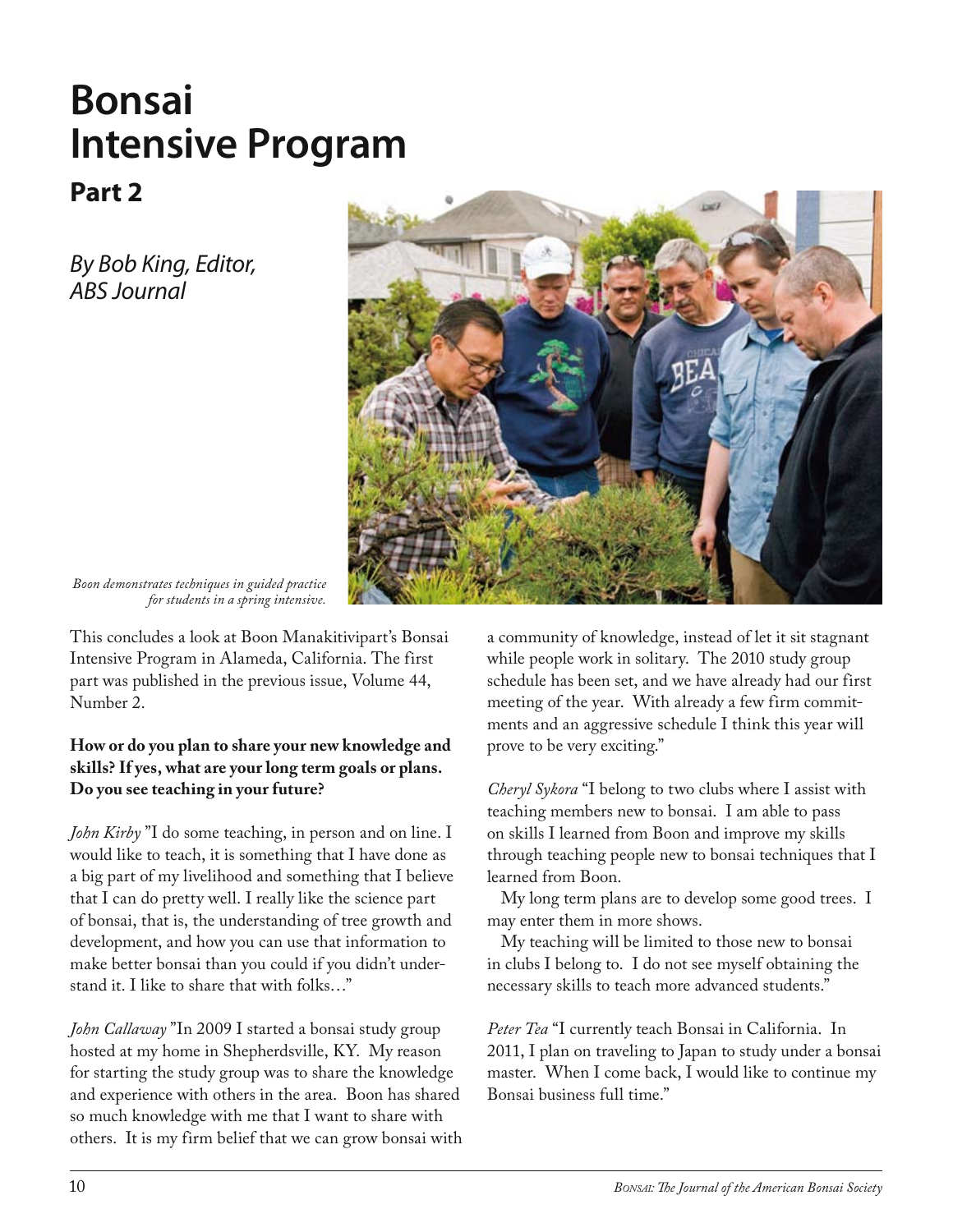## **Now that you have had this intensive experience in the design and horticulture of bonsai, what are you thoughts about the future of bonsai in North America as compared to Japan and Europe.**

*John Kirby* "I like the future of bonsai in the US. We have some tremendous artists and teachers. I think you look at the number of folks who have done formal apprenticeships in Japan and the work they do here, coupled with the homegrown talent we have, we are in good shape. I am excited to see the National Exhibi tion that Bill Valvanis has hosted, the fine shows you see in California (Bay Island Bonsai for example) and at numerous sites in the US and Canada, and I see great potential for further improvement. What I like about the shows is that it gets folks to get their trees in fine shape, think about the display and presentation, and gets people working towards a goal with a deadline- not just a nebulous "sometime down the road", I think we all need just a bit of both. I have seen a good number of bonsai in Europe and Japan. The Japanese have an amazing number of mind-boggling trees. many of them "multigenerational" trees that have continued to improve over the life of the tree. The Europeans have a lot of excite ment in bonsai. One thing that you notice in Europe is the large population of young folks (teens to thirties) working on trees, showing trees, etc. So the youth in Eu ropean Bonsai, if it holds up over time, is really exciting and something that would be nice to see in the US.

I think that Bonsai in the west will continue to get better and better as our trees gain age and development. This is going to require that trees pass from one genera tion of artists to the next. I personally believe that this concept of long term improvement and that trees will pass through the care of a number of folks before they are truly great is difficult in the west. I don't like to go to shows where "only the owner may have worked on it" because I know that the trees, while possibly nice, will predominately be immature. Just my opinion."

*John Callaway* "While I don't have any experience with bonsai outside of the United States other than what I read online and in magazines, I would say that the future of bonsai in North America is bright. The bonsai com munity seems to be growing considerably and I find that people are often very eager to help each other. There are different schools in bonsai, but the love of trees seems to be the common ground for so many.

The number of artists that have chosen to make bonsai









*From top to bottom: This Ponderosa pine, pinus ponderosa, was Cheryl Sykora's final project. The top photograph is prior to any design work. The next photograph shows the branches with raffia ready for bending into position. In the third photo ‑ graph the branches are moved into posi ‑ tion. The last photo ‑ graph is the pine in the 2010 Bay Island Bonsai exhibit.*